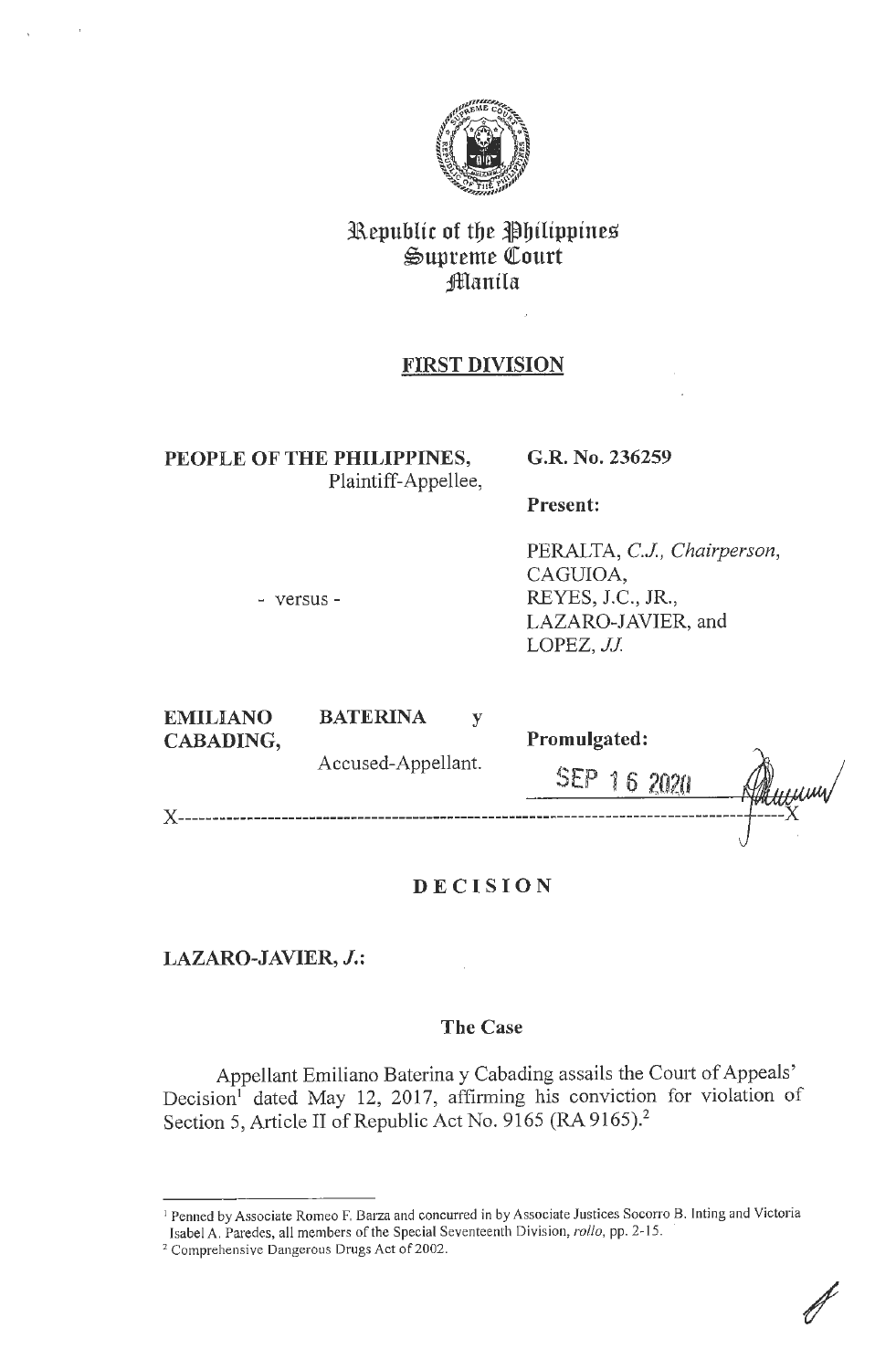/

#### **Proceedings Before the Trial Court**

#### **The Charge**

By Information<sup>3</sup> dated April 4, 2010, appellant Emiliano Baterina, together with Josefa Dayao, Ben Pakoyan, and Melina Puklis was charged with violation of Section 5 in relation to Section 26, Article II of RA 9165, *viz.:* 

That on or about the  $3<sup>rd</sup>$  day of August 2010 in the Municipality of San Gabriel, Province of La Union, Philippines, and within the jurisdiction of this Honorable Court, the above-named accused conspiring, confederating and mutually helping with one another, did then and there willfully, unlawfully, feloniously and knowingly transport and deliver marijuana fruiting tops with a total weight of FORTY EIGHT THOUSAND FIVE HUNDRED SIXTY FIVE POINT SIXTY EIGHT (48,565.683 grams) with the use of Red Owner Type Jeep with plate no. PGE 708, without the necessary authority or permit from the proper government authorities.

Contrary to law.

The case was raffled to the Regional Trial Court  $(RTC)$  – Branch 66, San Fernando City, La Union.

On arraignment, appellant and his co-accused pleaded "not guilty."4 Trial ensued.

#### **The Prosecution's Evidence**

The testimonies of Police Officer 2 Magno Olete (PO2 Olete) of Philippine National Police (PNP) San Gabriel, La Union, Police Senior Inspector Reynaldo Soria **(PSI** Soria) of La Union Police Provincial Office, Police Inspector Maria Theresa Amor Manuel of PNP San Fernando La Union Regional Crime Laboratory Office, Barangay Captain Romeo Estolas, Jr. (Barangay Captain Estolas), and Media Representative Nestor Ducusin may be summarized in this wise:

On August 2, 2010, PSI Soria received a text message from a concerned citizen that men and women on board a jeep were transporting a large volume of dried marijuana leaves.<sup>5</sup> PSI Soria immediately coordinated with the San Gabriel Police Station through Police Senior Inspector Eduardo Sarmiento (PSI Sarmiento). PSI Sarmiento conducted a briefing with his team composed of Police Officer 3 Reynaldo Abalos (PO3 Abalos), PO2

<sup>3</sup> Record, pp. 1-2. 4 *Id.* at 44.

*<sup>5</sup>*TSN, December 9, 2010, p. 5.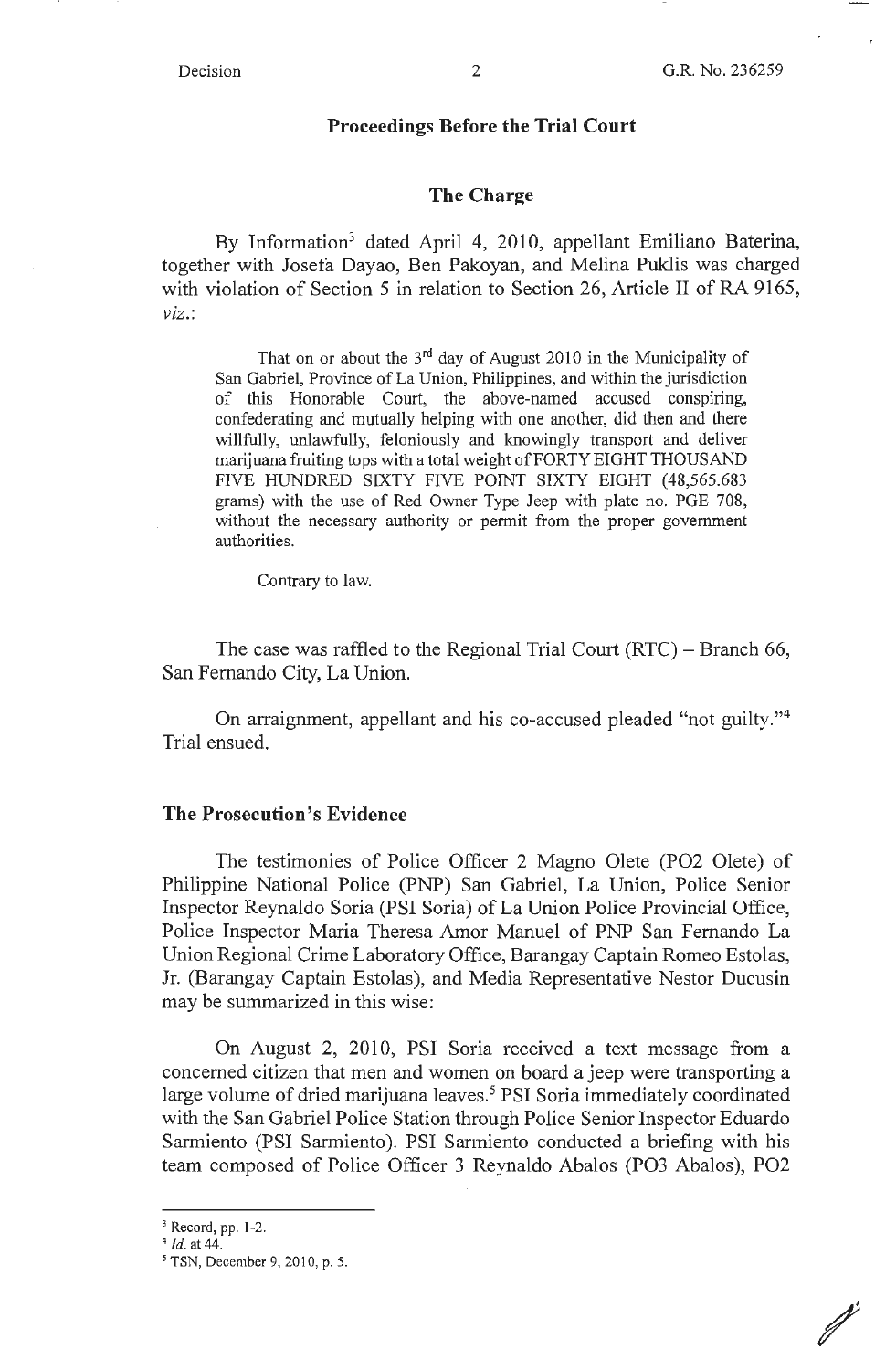$\mathscr N$ 

Olete, and Police Officer 1 Allain Ariz (PO1 Ariz).<sup>6</sup> The San Gabriel Police, along with PSI Soria and Police Chief Inspector Godfrey Bustolan (PCI Bustolan) immediately put up a checkpoint at Sitio Quilat, Barangay Bumbuneg, San Gabriel, La Union. 7

Early morning of the following day, August 3, 2010, around 2:30, the team flagged down an owner-type jeepney driven by appellant Baterina. 8 Dayao, Pakoyan, Puklis, and a minor child were on board. 9 **PSI** Soria walked to the back of the jeepney which emitted the peculiar odor of marijuana.<sup>10</sup> He looked inside and saw a slightly opened bag containing marijuana bricks wrapped with a yellow tape.<sup>11</sup> The police officers then searched the vehicle and recovered several plastic bags also containing bricks of marijuana leaves.

At the *situs criminis,* and in the presence of appellant and his coaccused, P02 Olete marked the seized items, *viz.* : one ( 1) green bag marked "A" containing four (4) bricks of marijuana, respectively marked as MOO and RTA A-1 to A-4;<sup>12</sup> one (1) black bag marked "B" containing two  $(2)$ bricks of marijuana, respectively marked MOO and RTA B-1 to  $B-2$ ;<sup>13</sup> one ( 1) yellow bag marked "C" containing eight (8) bricks of marijuana, respectively marked as MOO and RTA C-1 to  $C-8$ ;<sup>14</sup> one (1) red bag marked " $D$ " containing five (5) bricks of marijuana, respectively marked as MOO and RTA D-1 to D-5;<sup>15</sup> and one (1) blue bag marked "E" containing four (4) bricks of marijuana, respectively marked as MOO and RTA E-1 to E-4.<sup>16</sup>

The team brought appellant, Dayao, Pakoyan, Puklis, and the seized items to the San Gabriel Police Station for documentation. P02 Olete prepared the inventory of the seized items in the presence of appellant and his co-accused, Barangay Captain Estolas, a representative from the Department of Justice (DOJ) Luciano Trinidad, and media representative Ducusin. PO2 Olete also took pictures of the seized items<sup>17</sup> and prepared the Request for Laboratory Examination. <sup>18</sup>

Thereafter, P02 Olete turned over the seized items and the Request for Laboratory Examination to Senior Police Officer 1 Stanley Campit (SPOI Campit) who brought them to the PNP Regional Crime Laboratory, San Fernando La Union. There, Forensic Chemist Maria Theresa Amor Manuel received the same and did a chemical analysis thereof.<sup>19</sup>

 $6$  Record, pp. 7-8.<br>  $7$  TSN, December 9, 2010, p. 6.

II *Id.* 

<sup>8</sup>Id. at 7. 9 *Id.* at 6. 10 *id.* at 8.

<sup>12</sup> TSN, October 5, 2010, p. 10. <sup>13</sup>TSN, October 7, 20 10, p. 11.

<sup>&</sup>lt;sup>14</sup> TSN, October 5, 2010, p. 12.<br><sup>15</sup> *Id.* at 14.

<sup>&</sup>lt;sup>16</sup> *Id.* at 15.<br><sup>17</sup> Record, pp. 22-23; TSN, October 7, 2010, p. 20.<br><sup>18</sup> TSN, October 7, 2010, pp. 21-22.

<sup>19</sup>Record, p. 15.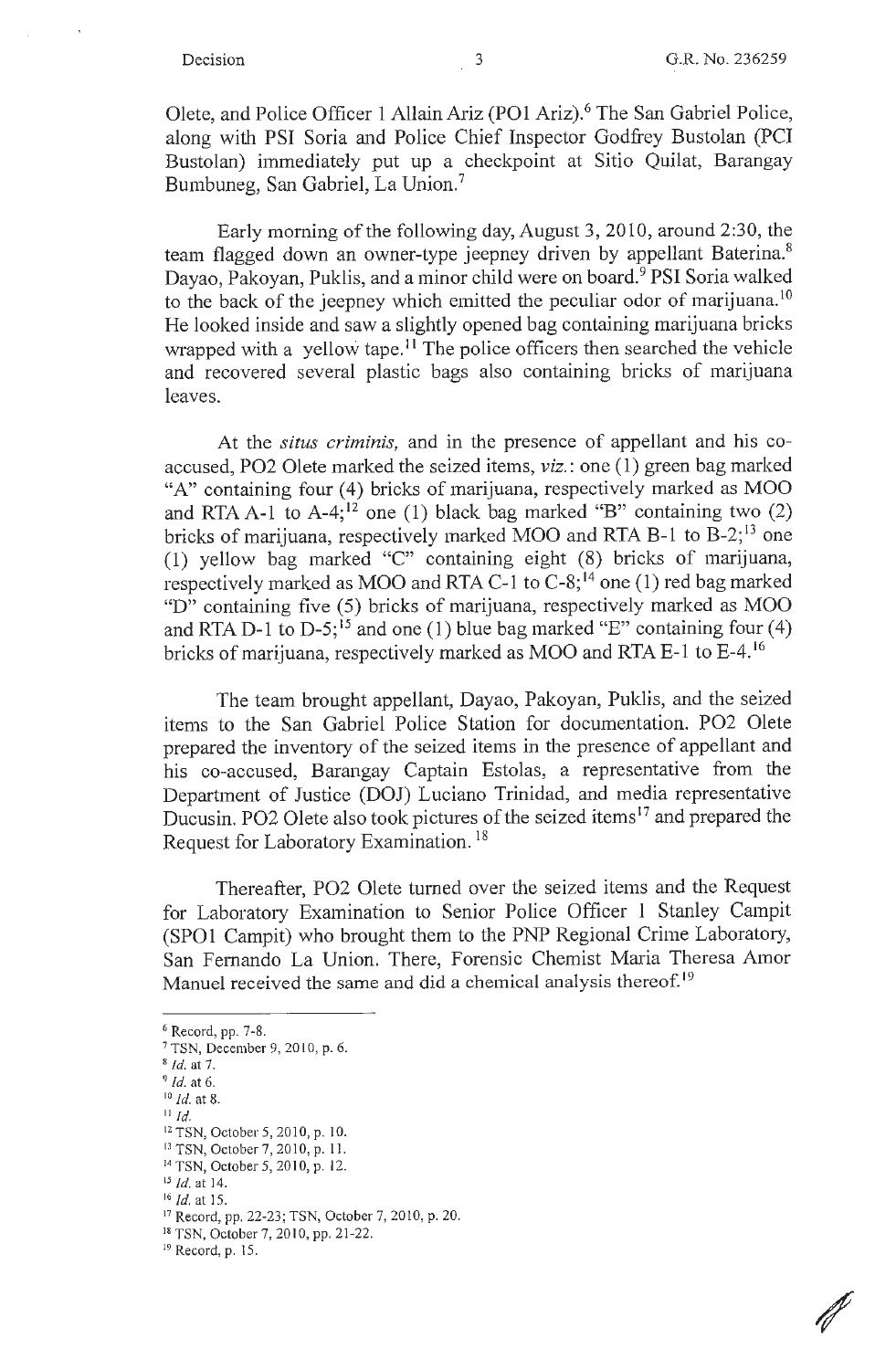Per Chemistry Report No. D-073-10 dated August 3, 2010, Forensic Chemist Manuel confirmed that the specimens weighed forty-eight thousand five hundred sixty five point sixty eight (48,565.68) grams and were found positive for marijuana, a dangerous drug.20

The prosecution submitted the following evidence: 1) Joint Affidavit;<sup>21</sup> 2) Request for Laboratory Examination;<sup>22</sup> 3) Chemistry Report No. D-073- $10$ ;<sup>23</sup> 4) Police Report;<sup>24</sup> 5) Appellant's Driver's license;<sup>25</sup> 6) Certificate of Inventory;<sup>26</sup> 7) Photographs of seized items;<sup>27</sup> and 8) the seized marijuana bricks. 28

### **The Defense's Version**

Appellant testified that in the evening of August 2,  $2010<sup>29</sup>$  he received a text message from his co-accused Melina Puklis<sup>30</sup> asking his help to bring her child to a hospital in Balballayang, San Gabriel, La Union.<sup>31</sup> He obliged and picked up Puklis and her child, Dayao, and Pakoyan. Appellant noticed they were carrying bags. When he asked them what was inside the bags they replied it was just clothes.<sup>32</sup> On their way to the hospital, the police officers flagged him down, requested him and his co-accused to alight from the vehicle, and bring out the bags.<sup>33</sup> When the police officers opened the bags, he was surprised that it contained marijuana bricks.<sup>34</sup> He and his co-accused were immediately brought to the San Gabriel, La Union police station.

Accused Melina Puklis, Josefa Dayao, and Ben Pakoyan on the other hand, testified that Dayao hired appellant's services to drive them and Puklis' child to the hospital. Inside appellant's owner-type jeep, they noticed five (5) plastic bags. They asked appellant about the bags and the latter replied he was bringing them to Baguio City. *En route* the hospital, they were flagged down by the San Gabriel Police. They were asked to alight from the vehicle and were informed that the bags inside appellant's vehicle contained marijuana.<sup>35</sup>

- 20 *Id.* at 15.
- 21 *Id.* at 7-8.
- $22$  *Id.* at 11-12.
- <sup>23</sup>*Id.* at 15.
- <sup>24</sup>*Id.* at 17. 25 *Id.* at 21.
- <sup>26</sup>*Id.* at 22-23.
- <sup>27</sup>*Id.* at 26-29. 28 *Id.* at 132.
- 
- <sup>29</sup>CA *rollo,* p. 70.
- $30$  TSN, May 28, 2013, p. 7.<br> $31$  *Id.* at 3.
- 
- <sup>31</sup>*Id.* at 3. 32 *Id.* at 4. 33 *Id.* at 5.

<sup>35</sup>CA *rollo,* pp. 70-71.

<sup>34</sup> *Id.*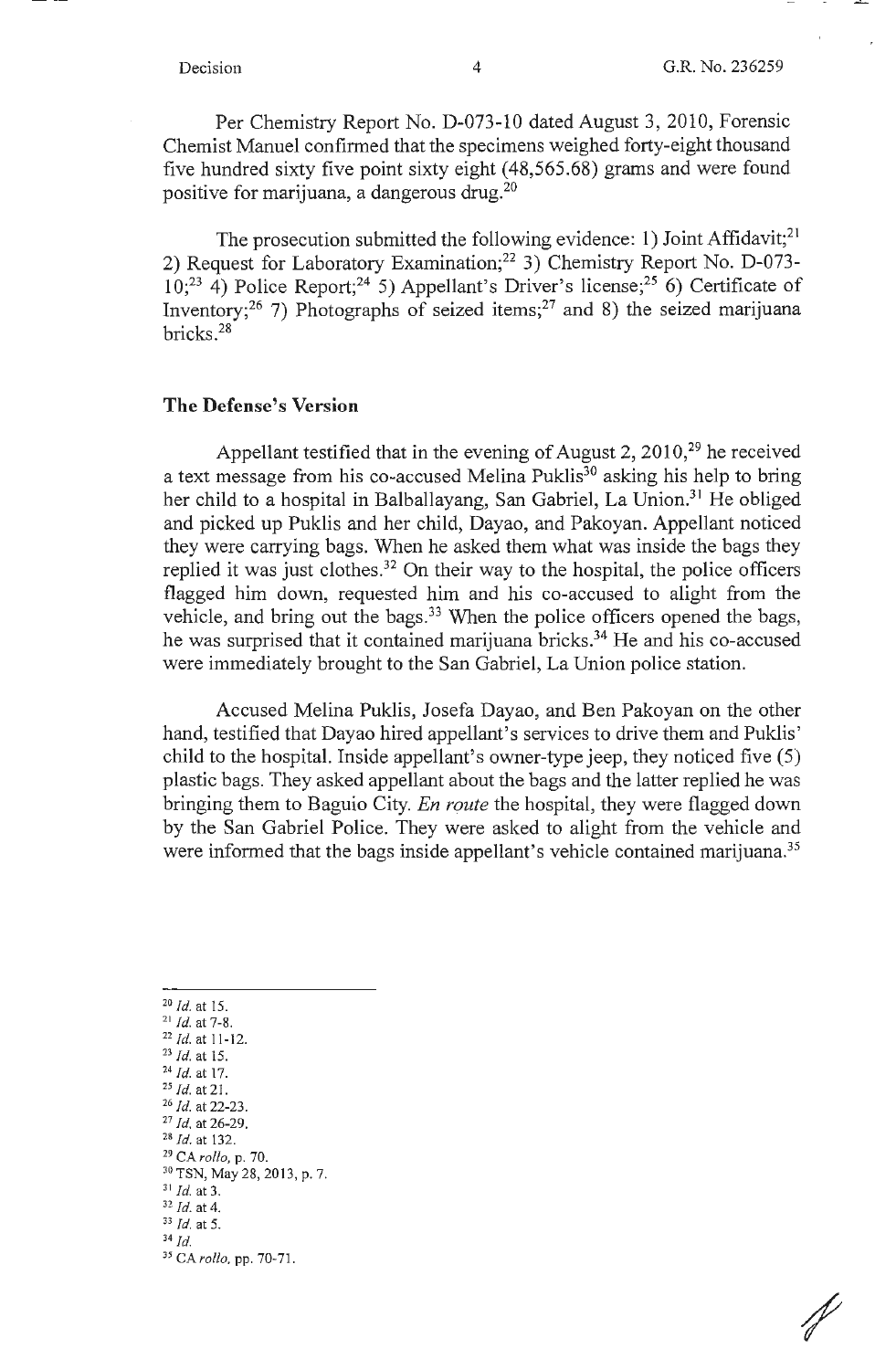#### **The Trial Court's Ruling**

By Decision<sup>36</sup> dated March 12, 2015, the trial court found appellant guilty as charged but acquitted his co-accused for lack of evidence to prove that they acted in conspiracy with appellant, thus:

**WHEREFORE,** in view of the foregoing, accused **EMILIANO BATERINA** is hereby found GUILTY beyond reasonable doubt of the crime charged in the Information and is hereby sentenced to suffer the penalty of life imprisonment and to pay a fine of  $P$ 500,000.00.

Accused **JOSEFA DAYAO, BEN PAKOYAN, AND MELINA PUKLIS** are hereby **ACQUITTED,** prosecution failed to establish the guilt of the three accused beyond reasonable doubt. Consequently, accused Josefa Dayao, Ben Pakoyan and Melina Puklis are ordered released from custody, unless they are being charged from some other lawful cause/s.

The 48,565.68 grams of marijuana which are in the custody of the prosecution are ordered confiscated and turned over to the Philippine Drug Enforcement Agency (PDEA) for destruction in the presence of Court personnel and media.

#### **SO ORDERED.<sup>37</sup>**

The trial court ruled that the police officers had probable cause to flag down and search appellant's vehicle. While inspecting appellant's vehicle, PSI Soria smelled the distinctive odor of marijuana and in fact found marijuana bricks inside the vehicle.<sup>38</sup> The very act of transporting illegal drugs is *malum prohibitum* where intent or knowledge of what is being transported is not necessary.<sup>39</sup> Thus, appellant's argument that he had no knowledge of the contents of the bags had no merit. More, the seized illegal drugs from appellant were the same drugs presented as evidence in court.<sup>40</sup>

#### **The Proceedings before the Court of Appeals**

On appeal, appellant argued: his co-accused owned the bags and he had no knowledge that the same contained marijuana bricks;<sup>41</sup> the police officers had no probable cause to search his vehicle.42 The search was not valid nor was his arrest, therefore, the seized items are inadmissible in evidence. Finally, the trial court erred when it overlooked the prosecution's breach of the chain of custody rule.<sup>43</sup>

<sup>&</sup>lt;sup>36</sup> Penned by Judge Victor O. Conception, CA *rollo*, pp. 68-77.<br><sup>37</sup> Id. at 77.

<sup>37</sup>*Id.* at 77. 38 *Id.* at 74. 39 *Id.* at 75. 40 *Id.* at 77.

 $41$  *Id.* at 36.

<sup>42</sup>*Id.* at 38. 43 *Id.* at 57.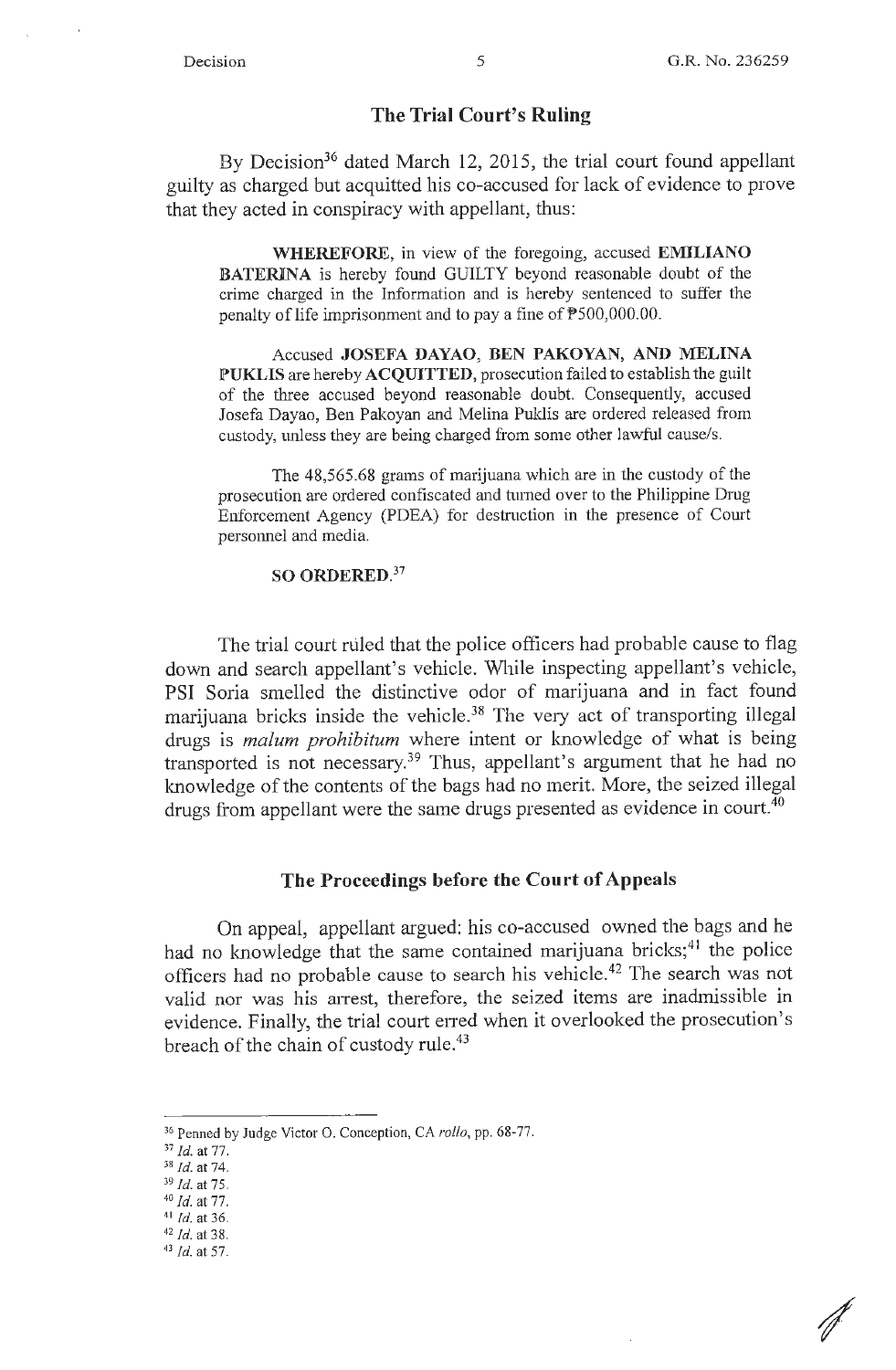$\overline{\mathscr{J}}$ 

For its part, the Office of the Solicitor General (OSG) through Assistant Solicitor General Ellaine Rose A. Sanchez-Corro and State Solicitor Manelyn E. Caturla, countered in the main: 1) the police officers had probable cause to effect a warrantless search and seizure;<sup>44</sup> 2) appellant was caught *in flagrante delicto*<sup>45</sup> at a checkpoint transporting marijuana; 3) appellant's objection to the legality of his arrest was deemed waived because he did not raise it prior to his plea;<sup>46</sup> and 4) the integrity and evidentiary value of the seized items negated appellant's argument that there was breach in the chain of custody. 47

#### **The Court of Appeals' Ruling**

By Decision<sup>48</sup> dated May 12, 2017, the Court of Appeals affirmed. It held that the constitutional proscription against warrantless searches and seizures admits of certain exceptions, *i.e.,* where the search and seizure happened in a moving vehicle.<sup>49</sup> The police officers here had probable cause to search appellant's vehicle which upon inspection, emitted the odor of marijuana. They in fact readily confirmed that marijuana bricks were inside the vehicle.<sup>50</sup> The search was valid and so was appellant's arrest.<sup>51</sup> Besides, it was too late in the day to raise the issue against the legality of his arrest.<sup>52</sup> Finally, the chain of custody was likewise shown to have not been breached. 53

#### **The Present Appeal**

Appellant now seeks affirmative relief from the Court and pleads anew for his acquittal.

In compliance with Resolution<sup>54</sup> dated March 19, 2018, the OSG manifested that in lieu of a supplemental brief, it was adopting its appellee's brief before the Court of Appeals.<sup>55</sup>

On September 10, 2018, appellant filed his supplemental brief reiterating that since his arrest was unlawful, the ensuing warrantless search and seizure were illegal.<sup>56</sup> Consequently, the illegal drugs allegedly seized cannot be used against him for being fruits of a poisonous tree.

- 
- <sup>47</sup> /d.at 112. 48 *Rollo,* pp. 2- 15. 49 *Id.* at 9.
- *50 Id.*
- $51$   $\overline{Id}$ .
- 52 *Id.*
- 
- <sup>53</sup>*Id.* at 11. 54 *Id.* at 20-2 J.
- *55 Id.* at 22-24.
- <sup>56</sup>*Id.* at 33.

<sup>44</sup>*Id.* at 106-107. *45 Id.* at 91.

 $^{46}$  *Id.* at 109.<br> $^{47}$  *Id.* at 112.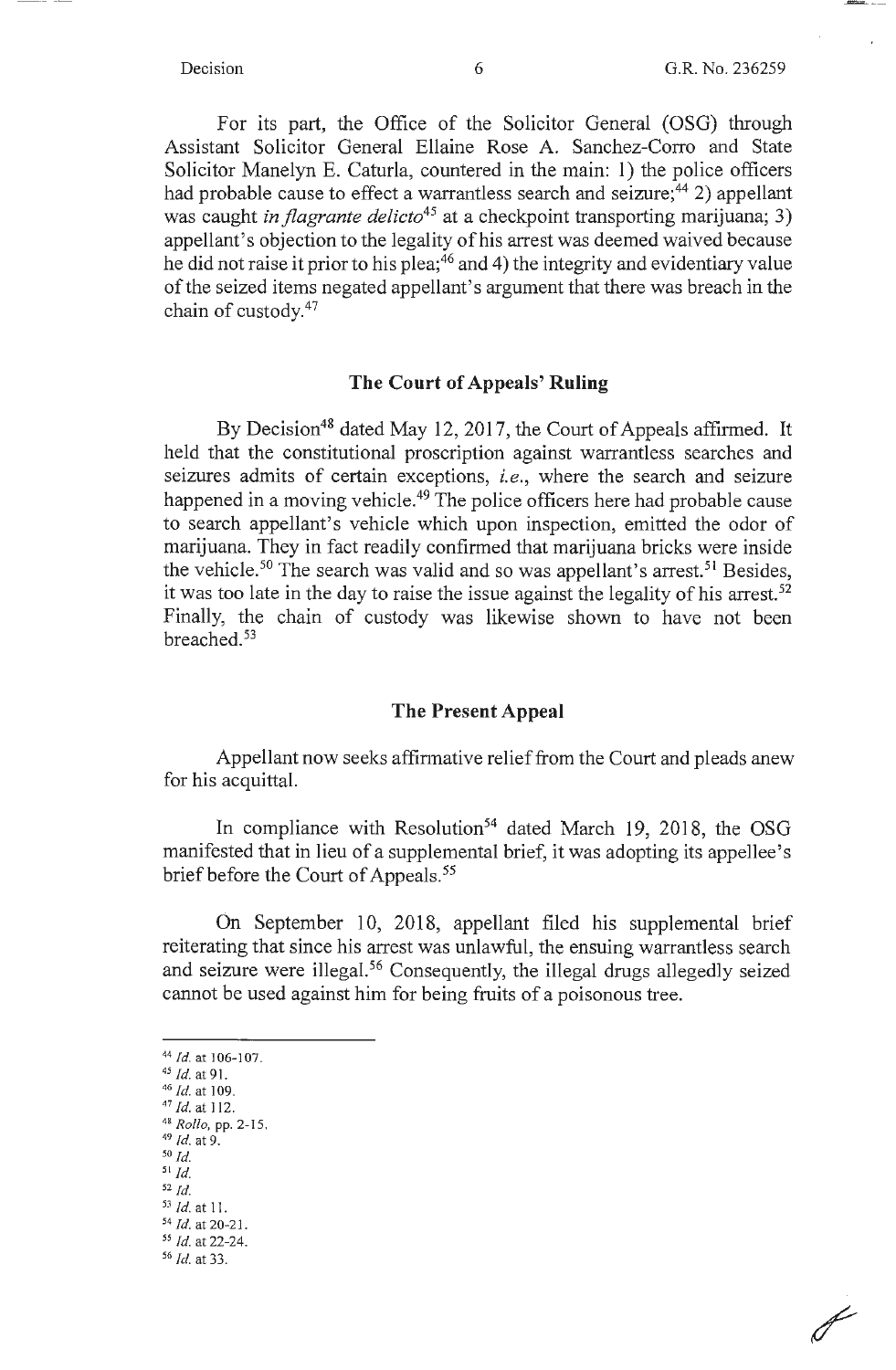#### **Issue**

**Did** the Court of Appeals err when it affirmed appellant's conviction for violation of Section 5, Article II of RA 9165 specifically illegal transporting of forty-eight thousand five hundred sixty-five point sixty-eight (48,565.68) grams of marijuana?

#### **Ruling**

The essential element of illegal transporting of dangerous drugs is the movement of the dangerous drugs from one  $(1)$  place to another.<sup>57</sup> To establish the guilt of the accused, it must be proved that: (1) the transportation of illegal drugs was committed; and (2) the prohibited drug exists. 58

In *People v. Asislo*,<sup>59</sup> the Court noted there was no definitive moment when an accused "transports" a prohibited drug. When the circumstances establish the purpose of an accused to transport and the fact of transporting itself, there should be no question as to the perpetration of the criminal act.<sup>60</sup> The fact that there is actual conveyance suffices to support a finding that the act of transporting was committed. 61

The following facts here are undisputed: 1) On August 2, 2010, the San Gabriel Police together with PSI Soria put a checkpoint at Sitio Quilat, Barangay Bumbuneg, San Gabriel, La Union after PSI Soria received a text message from a concerned citizen that men and women on board a jeep were transporting a large volume of marijuana leaves; 2) In the evening of August 2, 2010, appellant drove his owner-type jeep from his residence to Balballayang, San Gabriel La Union to fetch Puklis who asked for his help to bring her sick child to the hospital; 3) Puklis, Dayao, and Pakoyan boarded appellant's vehicle for the purpose of bringing the child to the hospital; 4) En *route* the hospital early morning of the next day, they were flagged down as they reached the checkpoint at Sitio Quilat, Barangay Bumbuneg, San Gabriel, La Union; 5) PSI Soria approached appellant, Puklis, Dayao, and Pakoyan and asked them to alight from the vehicle; 6) When he proceeded to the back of the owner-type jeepney, he readily smelled the distinctive odor of marijuana leaves; 7) PSI Soria instantly saw one (1) slightly opened bag inside; 8) When he looked inside the bag, he saw marijuana bricks wrapped with a yellow tape; 9) This led the police officers to do a thorough search of appellant's owner-type jeep which yielded four (4) more plastic bags containing marijuana bricks.

Appellant was in the **act of transporting the drugs** when the police officers flagged him down at checkpoint. In fact, **he had already been** 

<sup>57</sup>*Peoplev. Asislo,* 778 Phil. 509, 522 (2016). 58 *People v. Watamama,* 692 Phil. I 02, 106(2012).

<sup>&</sup>lt;sup>59</sup> Supra note 57 at 523.<br><sup>60</sup> *People v. Mariacos*, 635 Phil. 315, 333 (2010).

 $61$   $1d$ .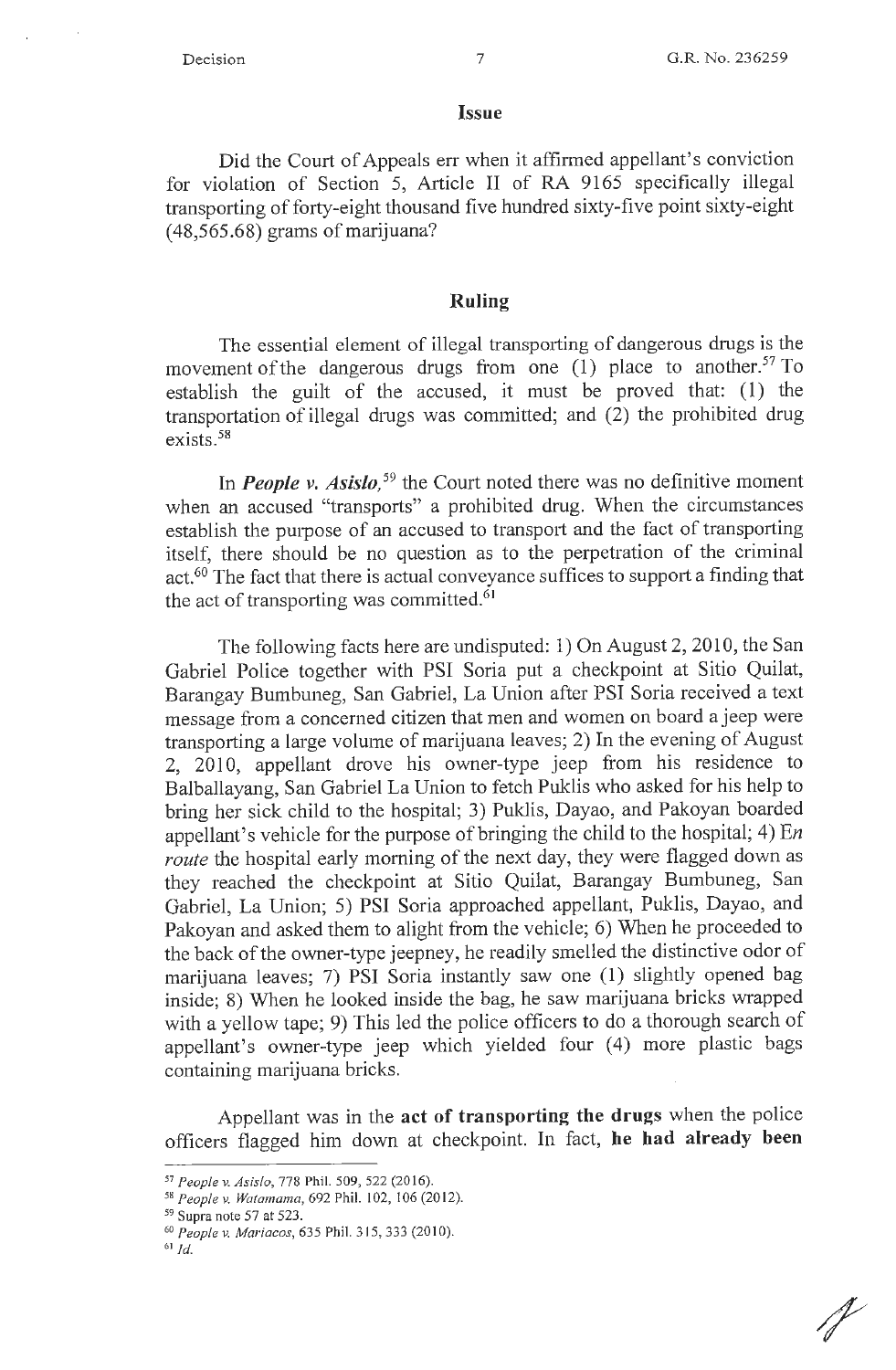$\sim$  1000  $\pm$ 

**moving the drugs from one place to another** as he drove his vehicle from his point of origin up until he reached the checkpoint where the drugs were seized and he and his co-accused got arrested.

In any event, the Court ruled that the intent to transport illegal drugs is presumed whenever a huge volume thereof is found in the possession of the accused until the contrary is proved. 62

In *People v. Asislo*,<sup>63</sup> the Court found three (3) plastic bags of marijuana leaves and seeds as a considerable quantity of drugs and that possession of a similar amount of drugs showed appellant's intent to sell, distribute, and deliver the same.

In *People v. Alacdis,* 64 appellant was found in possession of almost one hundred ten (110) kilos of marijuana. The Court ruled that such sheer volume by itself is a clear *indicium* of one's purpose to transport these drugs.

Here, forty-eight thousand five hundred sixty-five point sixty-eight (48,565.68) grams or more than forty-eight ( 48) kilos of marijuana is by no means a miniscule amount clearly indicating appellant's intent to deliver and transport them in violation of Section 5, Article II of RA 9165.

To negate liability, however, appellant claims these bags containing marijuana bricks did not belong to him but to Dayao, Pakoyan, and Puklis. He also denies knowledge of these contents.

The argument must fail.

The very act of transporting methamphetamine hydrochloride is *malum prohibitum* punishable under RA 9165. In *People v. Morilla,65* the Court held that the fact of transportation of the bags containing volumes of marijuana bricks **need not be accompanied** by proof of appellant's criminal intent, motive, or knowledge of the contents thereof.<sup>66</sup> Similarly, *People v. Noah*<sup>67</sup> ordains that proof of ownership and intent are not essential elements of the crime of illegal transporting of dangerous drugs.

Appellant further argues against his arrest allegedly because when the police officers searched his vehicle, they had no probable cause to do so.

We are not persuaded.

First, the right to question one's arrest should be made before one enters his or her plea on arraignment. *People v. Alunday68* is relevant:

<sup>62</sup>*People v. Asislo,* supra note 57; *People v. A lace/is,* 8 11 Phil. 219, 232 (2017).

 $63$  Id.

 $64$  Supra note 62.<br>  $65$  726 Phil. 244, 252 (2014).<br>  $66$  Id.

<sup>&</sup>lt;sup>67</sup> G.R. No. 228880, March 6, 2019.

<sup>68 586</sup> Phil. 120, 133 (2008).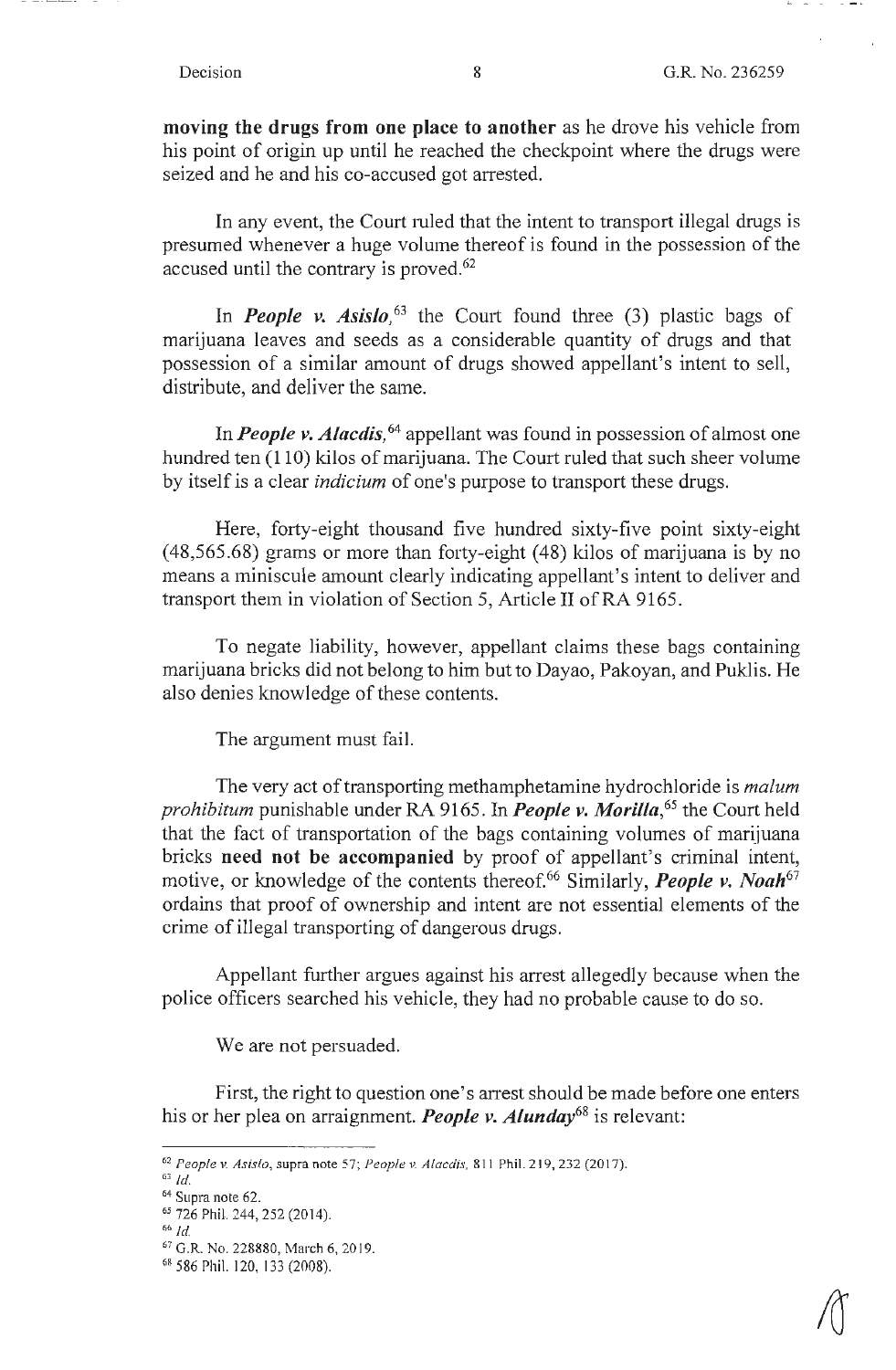The Court has consistently ruled that **any objection involving a warrant of arrest** or the procedure for the acquisition by the court of jurisdiction over the person of the accused **must be made before he enters his plea; otherwise, the objection is deemed waived.** We have also ruled that an accused may be estopped from assailing the illegality of his arrest if he fails to move for the quashing of the infonnation against him before his anaignment. **And since the legality of an arrest affects only the jurisdiction of the court over the person of the accused, any defect in the arrest of the accused may be deemed cured when he voluntarily submits to the jurisdiction of the trial court.** (Emphasis supplied)

*People v. Araza*,<sup>69</sup> too, further clarified that the illegal arrest of an accused is not sufficient cause for setting aside a valid judgment rendered upon a sufficient complaint after a trial free from error. It will not even negate the validity of the conviction of the accused.

Here, appellant failed to object to his warrantless arrest before he entered his plea of "not guilty." He likewise did not move to quash the Information or to exclude the evidence subject of the search and seizure prior to his arraignment. In fact, he actively participated in the proceeding before the trial court. He, therefore, was deemed to have voluntarily submitted himself to the jurisdiction of the trial court and waived any objection to his warrantless arrest.

Be that as it may, in *People v. Cogaed,<sup>70</sup>*the Court noted that one of the recognized instances of permissible warrantless search is the search of a moving vehicle. Police officers cannot be expected to appear before a judge and apply for a search warrant when time is of the essence considering the efficiency of vehicles in facilitating transactions involving contraband or dangerous articles.<sup>71</sup>A checkpoint search is a variant of a search of a moving vehicle72 where only visual searches or inspections are allowed. An extensive search may be conducted on a vehicle at a checkpoint when law enforcers have probable cause, *i.e.,* upon a belief, that the vehicle's driver or passengers **committed a crime** or **when the vehicle contains instruments of an offense73** which by law is subject to seizure and destruction.<sup>74</sup>

Here, the police officers flagged down appellant's vehicle at a checkpoint. When PSI Soria approached the owner-type jeepney, **he readily smelled the distinctive odor of marijuana.** Notably, an owner-type jeepney has no windows or glass-enclosures. He was then prompted to inspect the vehicle where he saw one (1) bag slightly opened. When he looked inside the bag, he saw marijuana bricks wrapped with a yellow tape. On further search, the police officers found four (4) more plastic bags containing the same dangerous drugs. At that moment, the police officers had probable

<sup>&</sup>lt;sup>69</sup> 747 Phil. 20, 32 (2014).<br><sup>70</sup> 740 Phil. 212, 228 (2014).

<sup>&</sup>lt;sup>71</sup> Caballes v. Court of Appeals, 424 Phil. 263, 278 (2002).<br><sup>72</sup> People v. Manago, 793 Phil. 505, 519 (2016).<br><sup>73</sup> Veridiano v. People, 810 Phil. 642, 668 (2017).<br><sup>74</sup> People v. Libnao, 443 Phil. 506, 515-516 (2003).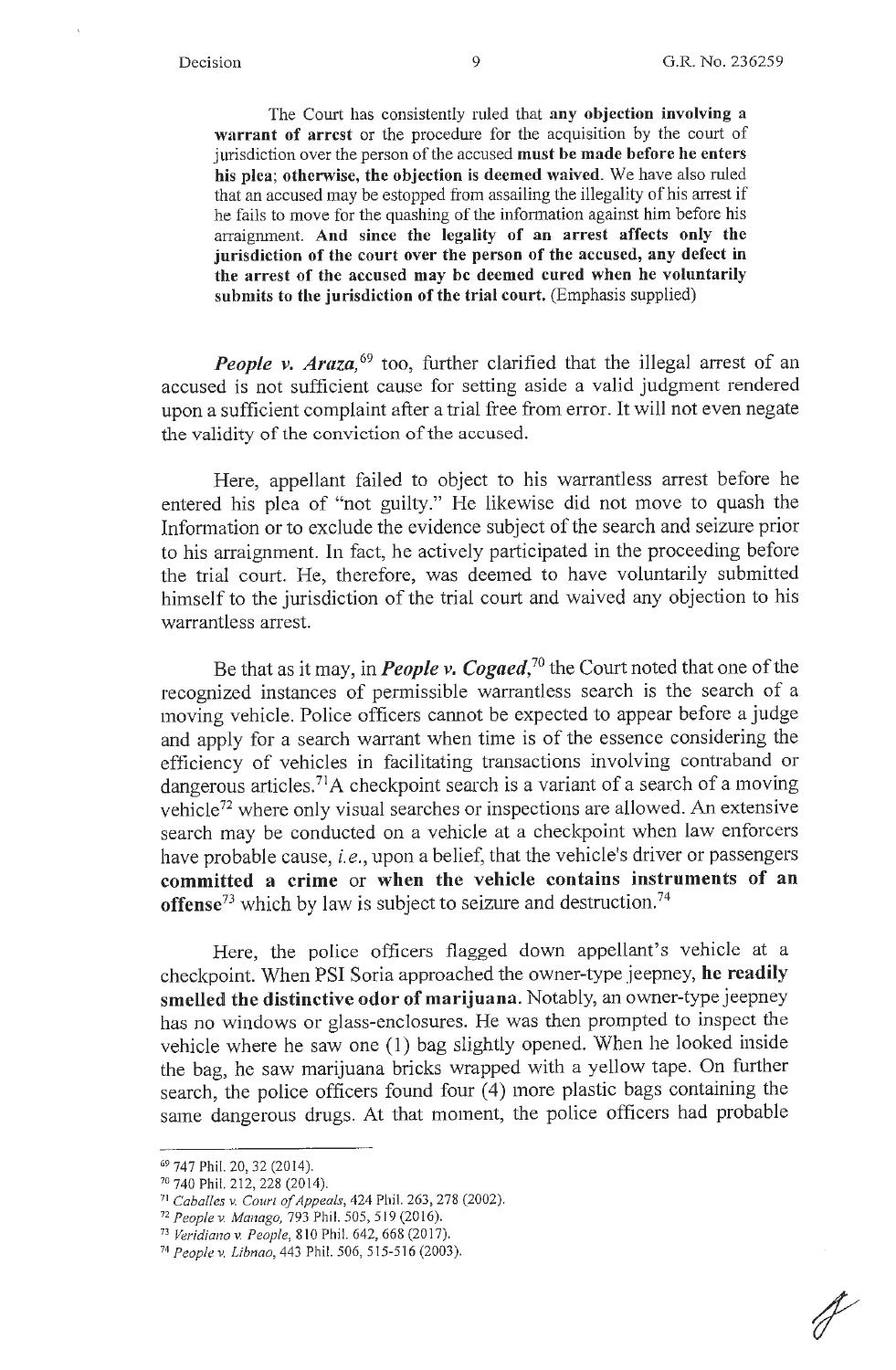cause to search appellant's vehicle and seize the marijuana bricks found therein. For appellant was (1) **caught in the act of committing the crime of transporting dangerous drugs,** and (2) **his vehicle contained contraband items pertaining to the offense committed.** In this regard, the evidence obtained from a valid search of appellant's vehicle and the consequent seizure of the marijuana bricks found inside are not fruits of a poisonous tree. **They are in fact the** *corpus delicti* **itself.** Appellant's warrantless arrest as a consequence thereof was lawful.

The Court, in *Caballes v. Court of Appeals,75* elucidated that police officers had probable cause to conduct an extensive search of moving vehicle in situations where the police officers had received a confidential report from informers that a sizeable volume of marijuana would be transported along the route where the search was conducted; **and** when the moving vehicle was stopped on the basis of the intelligence information, **there had emanated from a package inside the vehicle a distinctive smell of marijuana.** The police officers **not iust relied solely on the basis of the tipped information but also their personal experience,** *i.e.,* when they were able to smell the peculiar odor of marijuana from the package inside the vehicle which prompted them to do an extensive search.

Another case on probable cause involving illegal drugs is *People v. Mariacos.*<sup>76</sup> There, a police officer received an information from a secret agent that a baggage of marijuana had been loaded on a passenger jeepney that was about to leave for the *poblacion.* The agent mentioned three (3) bags and one (1) blue plastic bag. The agent further described a backpack bag with an "O.K." marking. On the basis of the tip, a police officer did surveillance operations on board ajeepney. When he saw the bag with an "0.K." mark, he peeked inside and smelled the distinct odor of marijuana emanating from the bag. The Court ruled that tipped information **and** the police officer's personal observations gave rise to probable cause that rendered the warrantless search valid.

Appellant, next argues that the police officers failed to comply with the chain of custody rule. He claims that the prosecution failed to testify who brought the items to the police station<sup>77</sup> and later to the PNP Crime Laboratory for examination. 78

We disagree.

Section 21 of RA 9165 prescribes the standard in preserving the *corpus delicti* in illegal drug cases, *viz.:* 

**Section 21.** *Custody and Disposition of Confiscated, Seized, and/or Surrendered Dangerous Drugs, Plant Sources of Dangerous Drugs,* 

<sup>75</sup> Supra note 71.

<sup>76</sup> Supra note 60. 77 *Rollo* p. 57. 78 *Id.* at 58.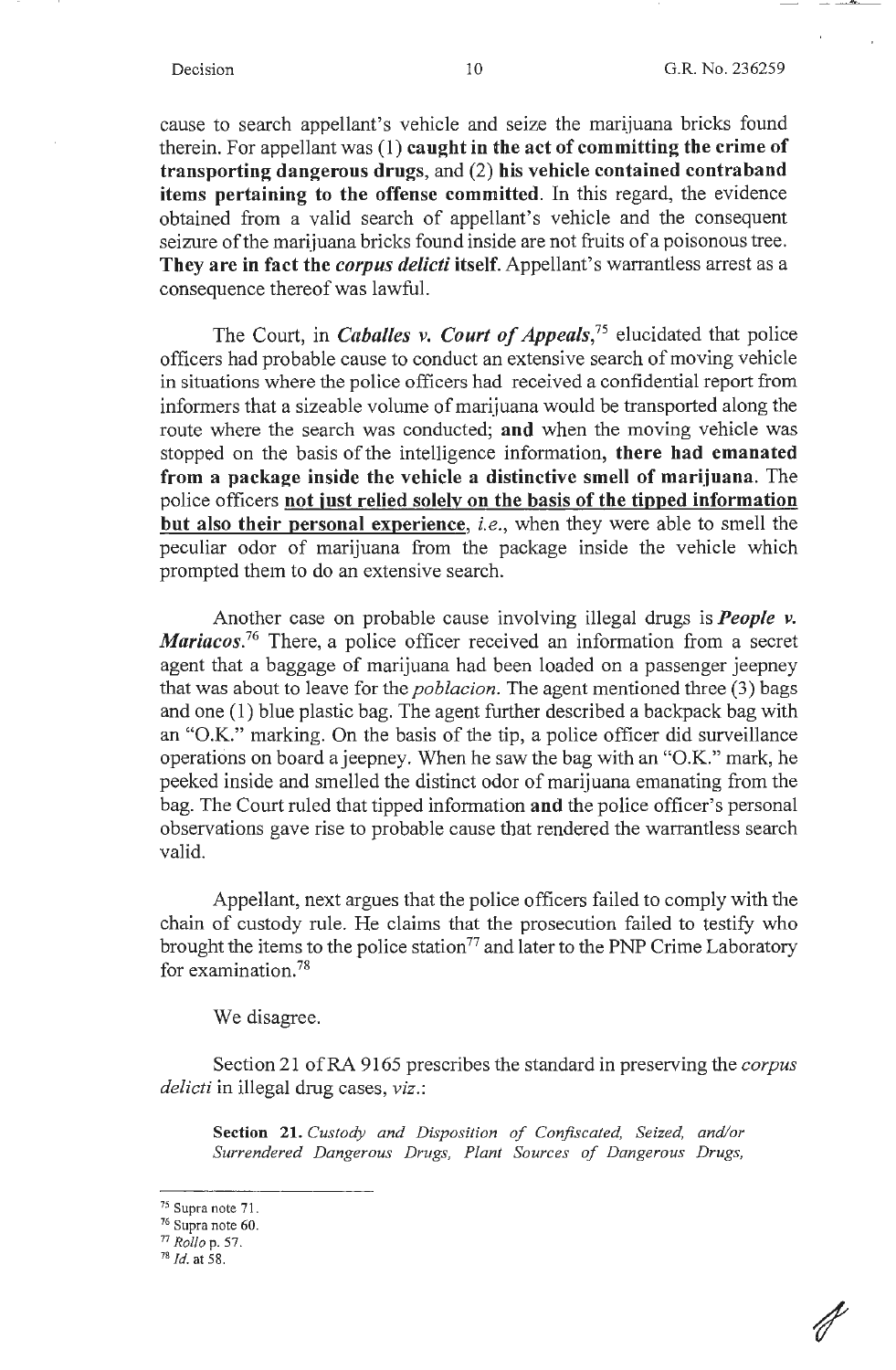*Controlled Precursors and Essential Chemicals, Instruments/Paraphernalia and/or Laboratory Equipment.* - The PDEA shall take charge and have custody of all dangerous drugs, plant sources of dangerous drugs, controlled precursors and essential chemicals, as well as instruments/paraphernalia and/or laboratory equipment so confiscated, seized and/or surrendered, for proper disposition in the following manner:

(1) The apprehending team having initial custody and control of the drugs shall, immediately after seizure and confiscation, **physically inventory and photograph** the same in the presence of the accused or the person/s from whom such items were confiscated and/or seized, or his/her representative or counsel, a representative from the media and the Department of Justice (DOJ), and any elected public official who shall be required to sign the copies of the inventory and be given a copy thereof;

(2) Within twenty-four (24) hours upon confiscation/seizme of dangerous drugs, plant sources of dangerous drugs, controlled precursors and essential chemicals, as well as instruments/paraphernalia and/or laboratory equipment, the same shall be submitted to the PDEA Forensic Laboratory for a qualitative and quantitative examination;

(3) A certification of the forensic laboratory examination results, which shall be done under oath by the forensic laboratory examiner, shall be issued within twenty-four (24) hours after the receipt of the subject item/s: *Provided,* That when the volume of the dangerous drugs, plant sources of dangerous drugs, and controlled precursors and essential chemicals does not allow the completion of testing within the time frame, a partial laboratory examination report shall be provisionally issued stating therein the quantities of dangerous drugs still to be examined by the forensic laboratory: *Provided, however,* That a final certification shall be issued on the completed forensic laboratory examination on the same within the next twentyfour (24) hours; *(Emphasis supplied)* 

**XXX** 

The Implementing Rules and Regulations of RA No. 9165 further decrees:

**Section 21.** (a) The apprehending officer/team having initial custody and control of the drugs shall, immediately after seizure and confiscation, **physically inventory and photograph** the same in the presence of the accused or the person/s from whom such items were confiscated and/or seized, or his/her representative or counsel, a representative from the media and the Department of Justice (DOJ), and any elected public official who shall be required to sign the copies of the inventory and be given a copy thereof: Provided, that the physical inventory and photograph shall be conducted at the place where the search warrant is served; or at **the nearest police station or at the nearest office of the apprehending officer/team,**  whichever is practicable, **in case of warrantless seizures;** Provided, further, that **non-compliance with these requirements** under justifiable grounds, **as long as the integrity and the evidentiary value of the seized items are properly preserved by the apprehending officer/team, shall**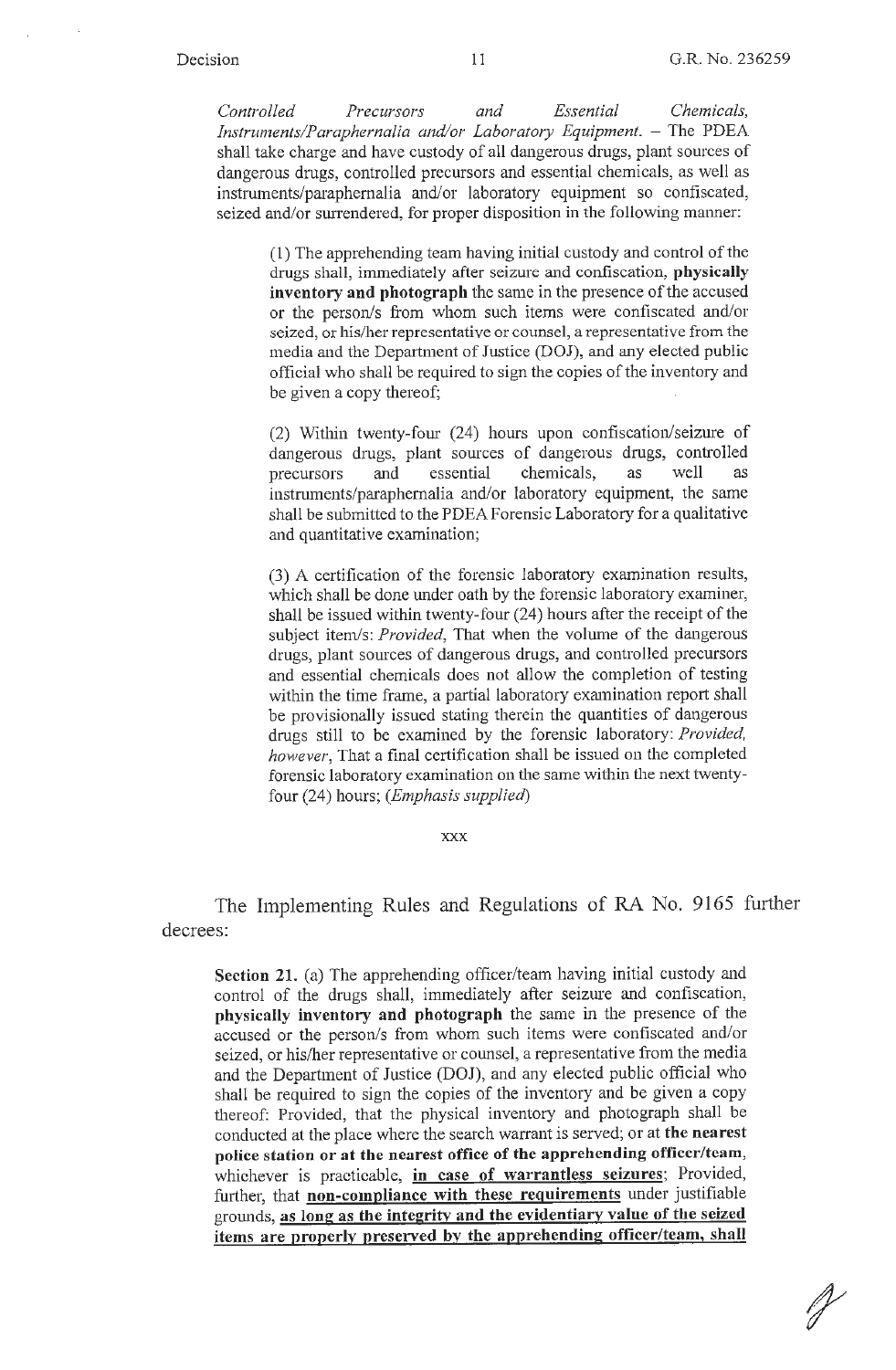$\!\!\!\!/$ 

#### **not render void and invalid such seizures of and custody over said items.** *(Emphasis and underscoring supplied)*

The incident here happened before the enactment of RA 10640 in 2014, thus, the applicable law is RA 9165. Section 21 of its implementing rules requires that the physical inventory and photograph of the drugs should be done immediately after their seizure and confiscation in the presence of no less than three (3) witnesses, namely: (a) a representative from the media; (b) a representative from the Department of Justice (DOJ); and (c) any elected public official - - - who shall be required to sign copies of the inventory and given copy thereof.

This is echoed in Section 2 (a) of the Dangerous Drugs Board (DDB) Regulation No. 1, Series of 2002, to wit:

a. The apprehending team having initial custody and control of dangerous drugs or controlled chemical or plant sources of dangerous drugs or laboratory equipment shall immediately, after the seizure and confiscation, **physically inventory and photograph** the same in the presence of:

(i) the person from whom such items were confiscated and/or seized or his/her representative or counsel;

- (ii) a representative from the media;
- (iii) a representative from the Department of Justice; and,
- (iv) any elected public official;

who shall be required to sign copies of the inventory report covering the drugs/equipment and who shall be given a copy thereof; Provided that the **physical inventory and photograph** shall be conducted at the place where the search warrant is served; **or at the nearest police station or at the nearest office of the apprehending officer/team, whichever is practicable, in case of seizure without warrant;** Provided further that non-compliance with these requirement under justifiable grounds, as long as the integrity and the evidentiary value of the seized items are properly preserved by the apprehending officer/team xx x. (Emphasis supplied)

Records show that upon seizure of the bags containing marijuana bricks here, PO2 Olete immediately marked them in the presence of appellant and his co-accused right at the place of arrest and seizure.

After the marking, appellant and the seized items were brought to San Gabriel, La Union, Police Station where PO2 Olete did the inventory in the presence of appellant, his co-accused, Barangay Captain Estolas, DOJ representative Luciano Trinidad, and media representative Nestor Ducusin.<sup>79</sup> Notably, the presence of the required insulating witnesses served to ensure the

<sup>79</sup> Record, pp. 22-23.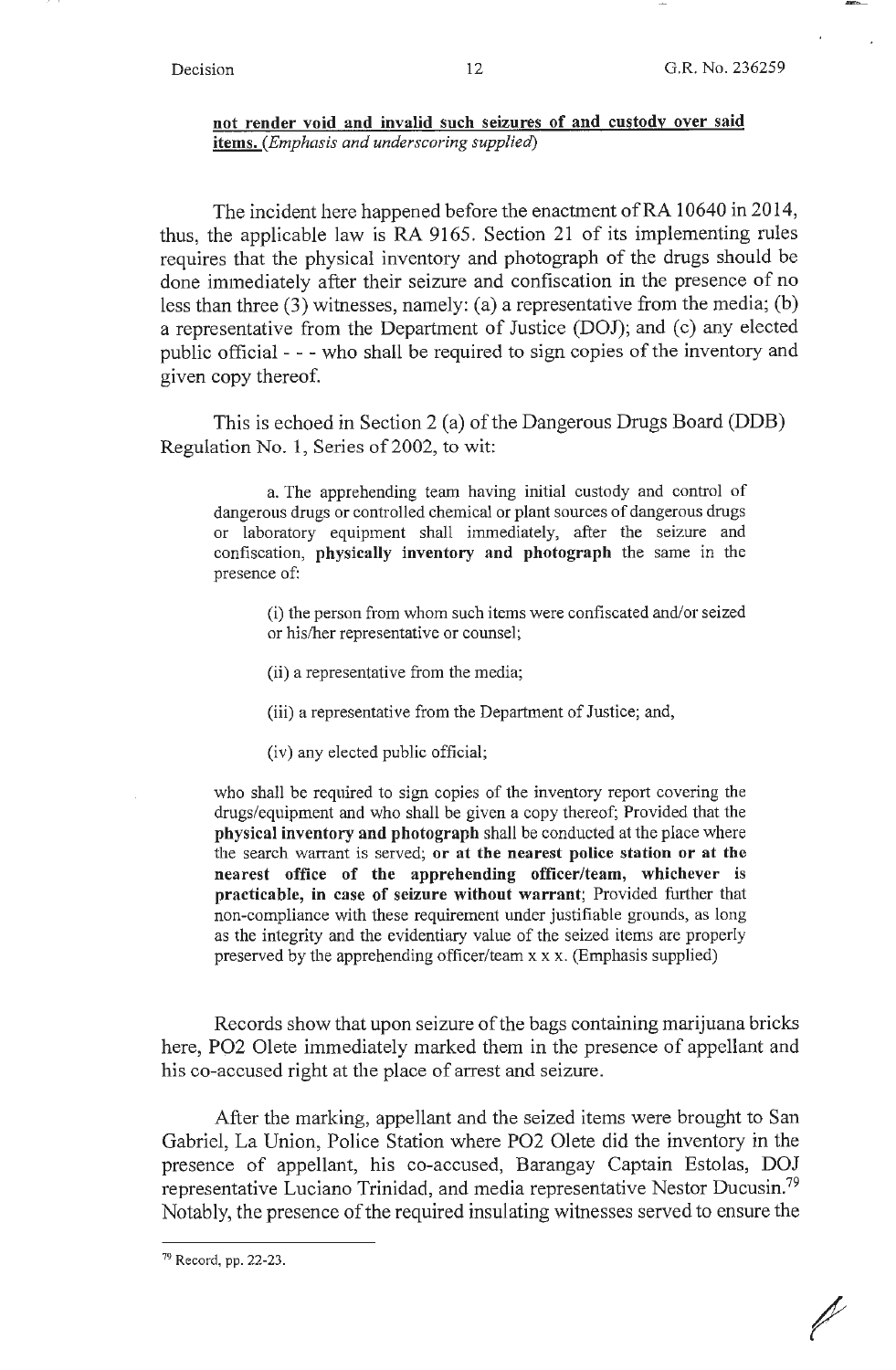integrity and evidentiary value of the seized drugs. P02 Olete also took photographs of the seized items. <sup>80</sup>

P02 Olete and PSI Soria testified, thus:

PO2 Olete's testimony:

Q: After you made the marking that you mentioned a while ago, what happened next?

A: We brought the bags back into the vehicle and we proceeded to the police station, sir.

Q: When you were at the police station, what did you do there?

A: xxx we conducted documentation and we prepared letter blotter.

Q: Aside from the blotter, what other documents did you prepare mister witness?

A: Inventory sir.<sup>81</sup>

PSI Soria's testimony:

Q: Why do you say that that is the Inventory you referred to?

A: I was present during that time, sir.

Q: **In** this inventory, there is a signature above the name Magno Olete, whose signature is this?

A: Magno Olete, Sir.

Q: There is also a signature here, whose signature is this?

A: Estolas, sir.

Q: And who is Estolas?

A: The Barangay Captain of Bunbeneg, sir.

Q: There is also a signature here, whose signature is this?

A: Nestor Ducusin sir, the media.

Q: And who is Nestor Ducusin?

A: The media representative, sir.

Q: There is also a signature here, whose signature is this?

A: The DOJ representative, sir.<sup>82</sup>

In *Macad v. People*,<sup>83</sup> the Court decreed that under the Implementing Rules and Regulations of RA 9165, the physical inventory and photographing of the seized items shall be conducted at the place where the search warrant is served and the marking should be done upon immediate confiscation of the items in question. The Court though notes that Section 21 itself provides an exception in cases involving warrantless seizures where the physical inventory and photographing of the seized items may be conducted at the nearest police station or the nearest office of the apprehending officer/team, whichever is practicable, as in this case. *Macad* enunciated:

As a rule, under the IRR, the physical inventory and photograph of the seized items shall be conducted at the place where the search warrant is served. Likewise, the marking should be done upon immediate confiscation. However, Section 21 of the IRR also provides an exception that the physical

<sup>&</sup>lt;sup>80</sup> CA rollo, p. 99.

<sup>&</sup>lt;sup>81</sup> TSN, October 7, 2010, p. 20.<br><sup>82</sup> TSN, December 9, 2010, pp. 24-25.<br><sup>83</sup> G.R. No. 227366, August 1, 2018.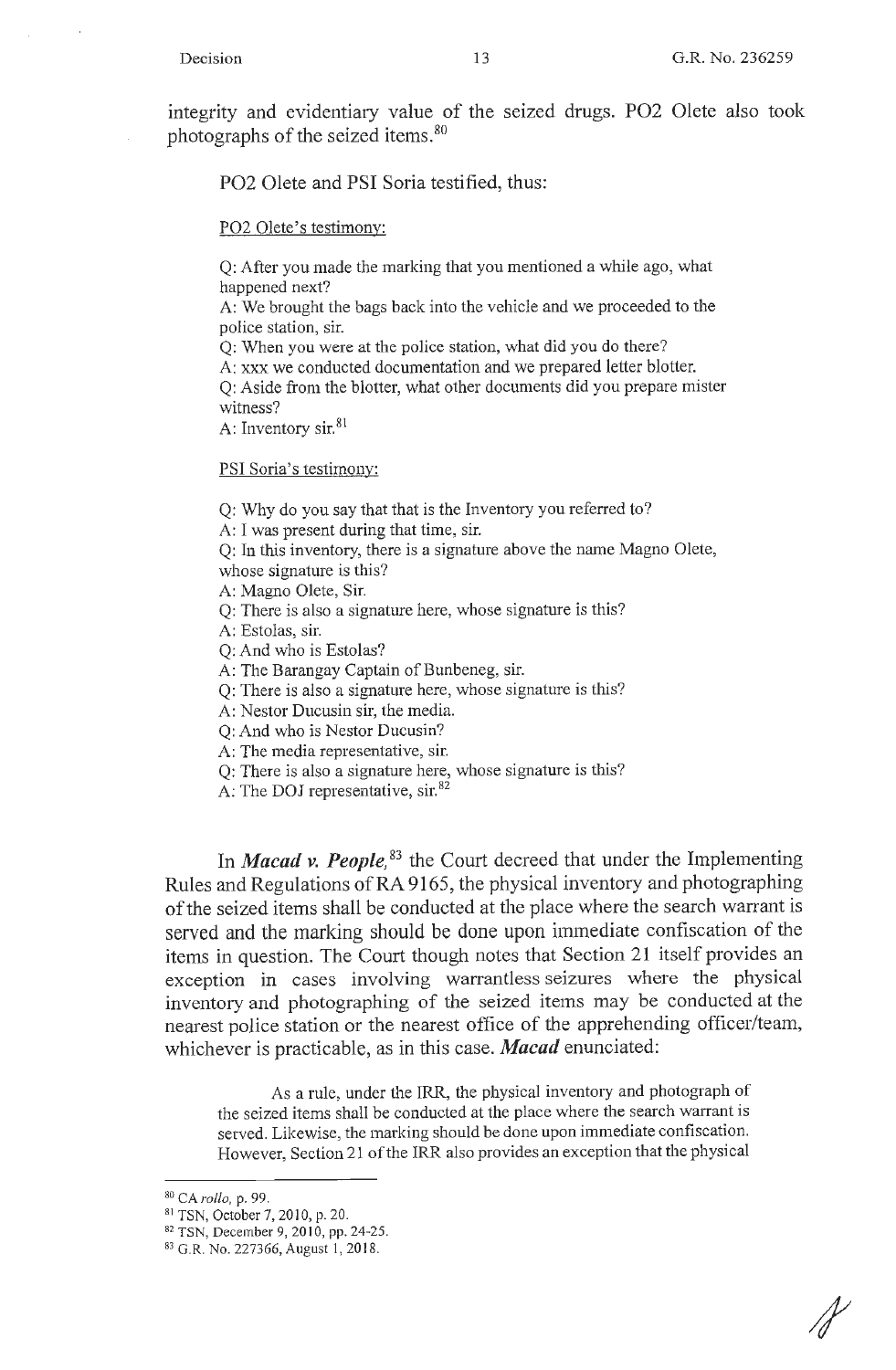inventory and photography of the seized items may be conducted at the nearest police station or the nearest office of the apprehending officer/team, whichever is practicable, in case of warrantless seizures.<sup>84</sup>

PO2 Olete testified that he handed the request for laboratory examination and the specimens to SPO2 Campit who delivered the same to the PNP Regional Crime Laboratory, San Gabriel, La Union. Although SPO2 Campit did not testify in court, the same does not necessarily cast doubt on the integrity of the seized items. *People v. Padua85* decreed:

Further, **not all people who came into contact with the seized drugs are required to testify in court. There is nothing in Republic Act No. 9165 or in any rule implementing the same that imposes such requirement.** As long as the chain of custody of the seized drug was clearly established not to have been broken and that the prosecution did not fail to identify properly the drugs seized, **it is not indispensable that each and every person who came into possession of the drugs should take the witness stand.** x x x (Emphasis and underscoring supplied)

At the PNP Regional Crime Laboratory, Forensic Chemist Manuel received the request for laboratory examination and the specimens. Per her Chemistry Report No. D-073-10 dated August 3, 2010, she confirmed that the specimens yielded positive results for marijuana. She also testified that the seized items presented as evidence in court were the same items she subjected to qualitative examination.

Her Chemistry Report confonned with the details found in the inventory prepared by PO2 Olete. Thus, the prosecution's formal offer of evidence indicated that Exhibits H to H-3, H-4 to H-5, H-6 to H-13, H-14 to H-18, H-19 to H-22, and H-23 to H-27 represented the seized drugs themselves weighing forty-eight thousand five hundred sixty-five point sixtyeight (48,565.68) grams.86 Notably, the defense **admitted** the genuineness and due execution of Forensic Chemist Manuel's Report<sup>87</sup> and **that the seized items reflected in her report were the same items presented in court as evidence.** <sup>88</sup>

Indubitably, the identity and integrity of marijuana bricks **remained intact** at the time they were seized from appellant up until they were turned over to the forensic chemist for qualitative examination and finally presented as evidence in court.

In *People v. Sic-Open*<sup>89</sup> the forensic chemist testified that the items presented as evidence against the accused for violation of Section 5, Article II

<sup>84</sup> *Id.* 

<sup>85 639</sup> Phil. 235, 251 (2010).

<sup>86</sup> Record, p. 132. 87 TSN, September 28, 2010, pp. 5-6. 88 *Id.* at 7-8. 89 795 Phil. 859,868 (2016).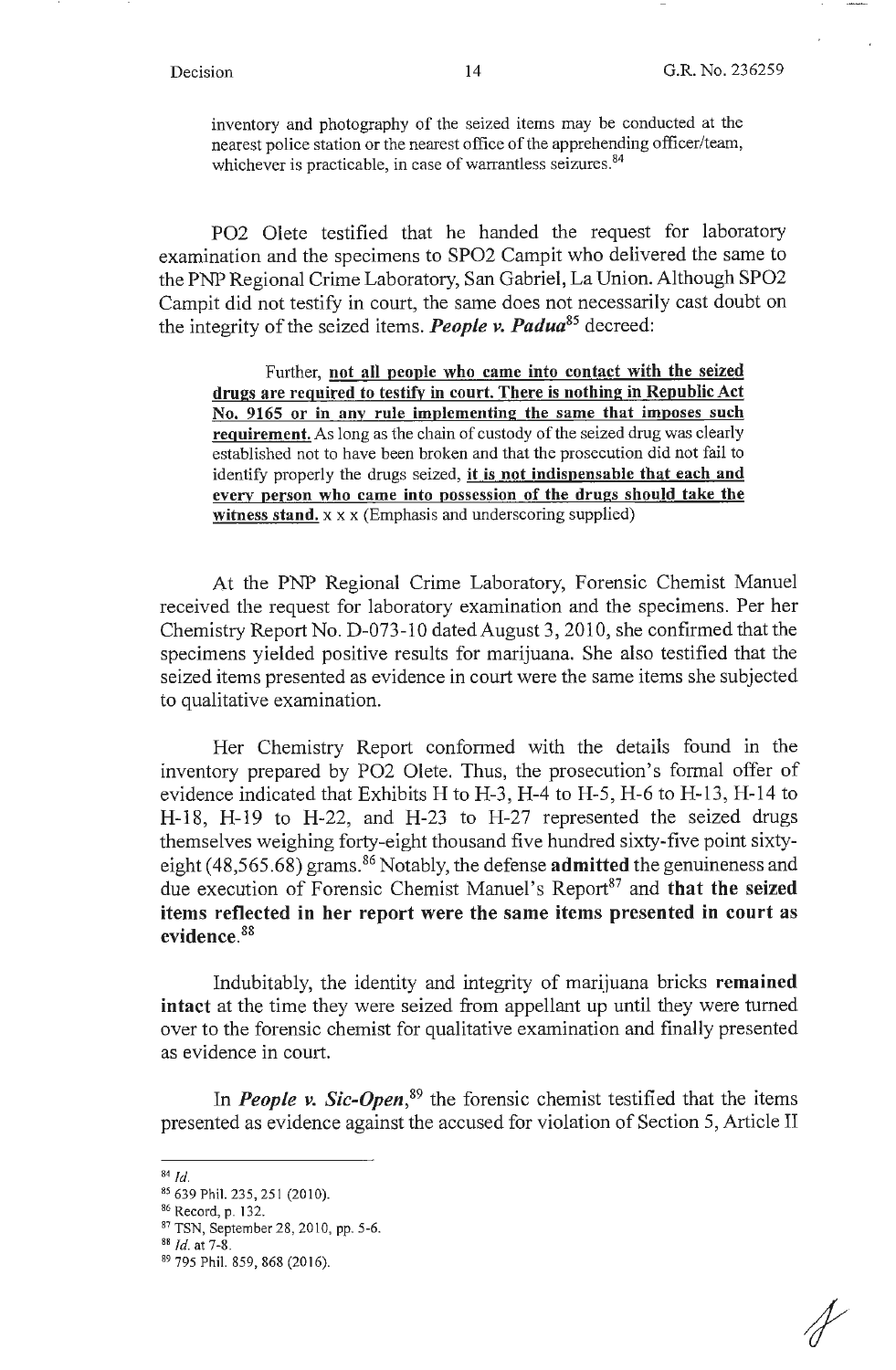of RA 9165 were the same items which had undergone laboratory examination as reflected in her report. The Court ruled that this documentary and testimonial evidence presented by the prosecution supported the conclusion that the chain of custody had not been breached.

At any rate, the Court, once again, notes the large amount of marijuana seized by the police officers. We held in *Malillin v. People90* that the likelihood of tampering, loss, or mistake with respect to a seized illegal drug is greatest when the item is small and is one that has physical characteristics fungible in nature. But in *People v. Bayang*,<sup>91</sup> we specifically pronounced that strict adherence to Section 21 of RA 9165 is required where the quantity of illegal drugs seized is minuscule, since it is highly susceptible to planting, tampering or alteration of evidence.

Applying *Mali/Lin* and *Bayang* here, the forty-eight thousand five hundred sixty-five point sixty-eight (48,565.68) grams or more than forty-eight ( 48) kilos of marijuana here is by no means a minuscule amount, logically precluding the probability of planting, tampering, or alteration.

Going now to the credibility of P02 Olete and PSI Soria as witnesses, both the trial court and the Court of Appeals found their testimony credible, straightforward, and direct. More important, both courts found that P02 Olete and PSI Soria were not shown to have been impelled by malice or ill will to falsely charge appellant with such heinous offense of illegal transporting of a huge amount of marijuana. The Court, therefore, finds no reason to doubt the credibility of these witnesses.

Indeed, in cases involving violations of RA 9165, credence should be given to the narration of the incident by the prosecution witnesses especially when they are police officers who are not only presumed but have been clearly shown to have performed their official duty in a regular manner. *People v. Cabiles***<sup>92</sup>**is apropos, *viz.:* 

The direct account of law enforcement officers enjoys the presumption of regularity in the performance of their duties. It should be noted that **"unless there is clear and convincing evidence that the police officers were inspired by any improper motive or did not properly perform their duty, their testimonies on the operation deserve full faith and credit." Thus, unless the presumption is rebutted, it becomes conclusive.** Since, accused-appellant failed to present or refute the evidence presented against him, therefore, the conduct of the operation of the police officers prevails and is presumed regular. (Emphasis and underscoring supplied)

Surely, appellant's bare denial and theory of frame up cannot prevail over the positive testimony of P02 Olete and PSI Soria, let alone, the

*f* 

<sup>90</sup> 576 Phil. 576, 588 (2008).

<sup>&</sup>lt;sup>91</sup> G.R. No. 234038, March 13, 2019.

<sup>92 810</sup> Phil. 969, 976 (2017).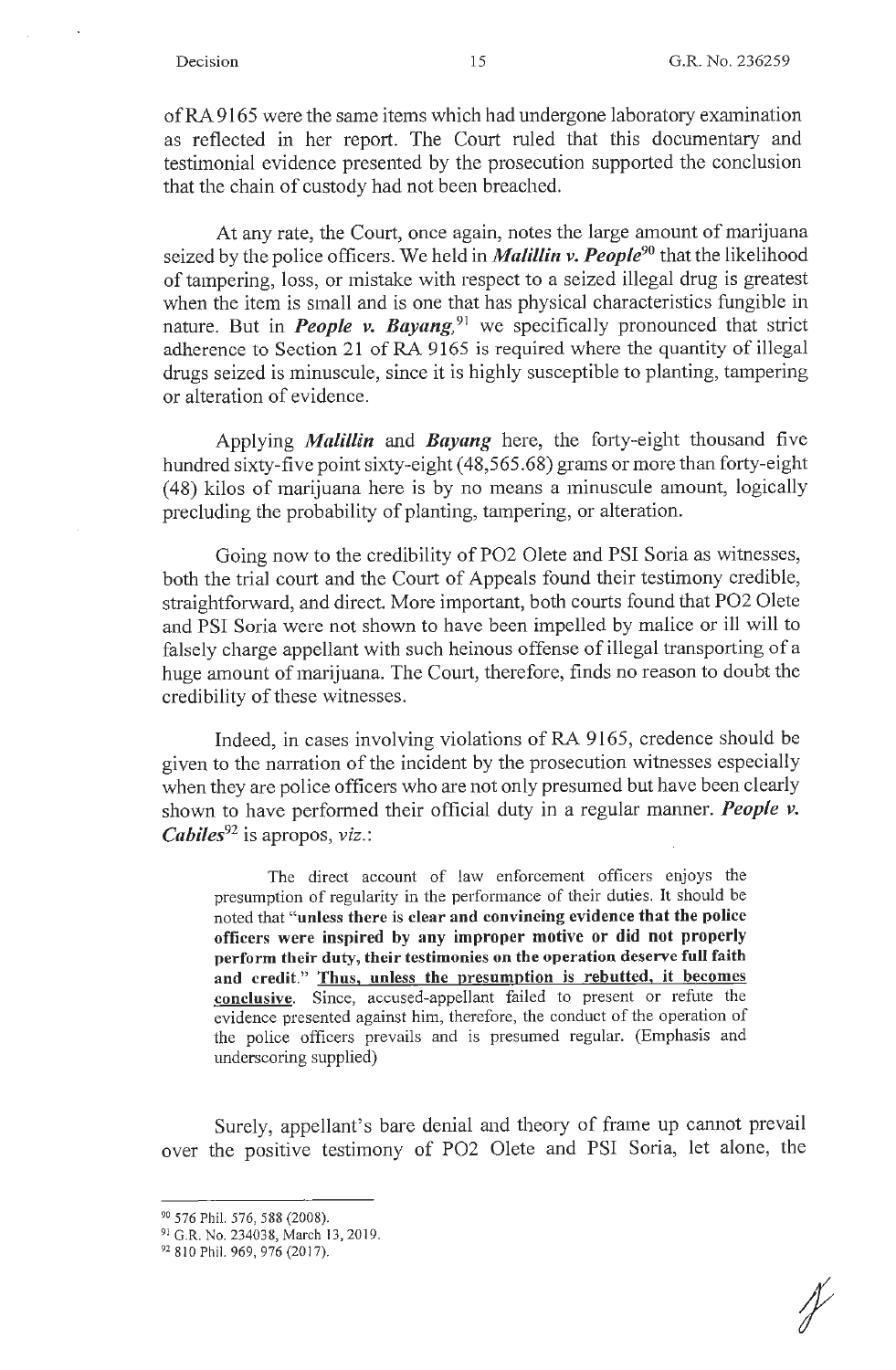presumption of regularity accorded them in the performance of their official duty.

The Court of Appeals, therefore, did not err when it affirmed the trial court's verdict of conviction against appellant for violation of Section 5, Article II of RA 9165 as well as the penalty of life imprisonment and fine imposed on him.

**ACCORDINGLY,** the appeal is **DISMISSED** and the Decision dated May 12, 2017 of the Court of Appeals in CA-G.R. CR HC No. 07617, **AFFIRMED.** Appellant Emiliano Baterina y Cabading is found **GUILTY** of illegal transporting of forty-eight thousand five hundred sixty-five point sixtyeight (48,565.68) grams of marijuana, a dangerous drug as defined and penalized under Section 5, Article II of Republic Act No. 9165, otherwise known as the Comprehensive Dangerous Drugs Act of 2002. He is sentenced to LIFE **IMPRISONMENT** and ordered to pay a **FINE** of P500,000.00.

**SO ORDERED.** 

*AMY1.~1AR;;* **JA~ER**  Associate Justice

**WE CONCUR:** 

**DIOSDADO M.P**  $\bf{ALTA}$ Chief Justice Chairperson

ALFRED Justice sociate

**IN S. CAGUIOA / JØSE C. RÆYES, JR.** Associate Justice